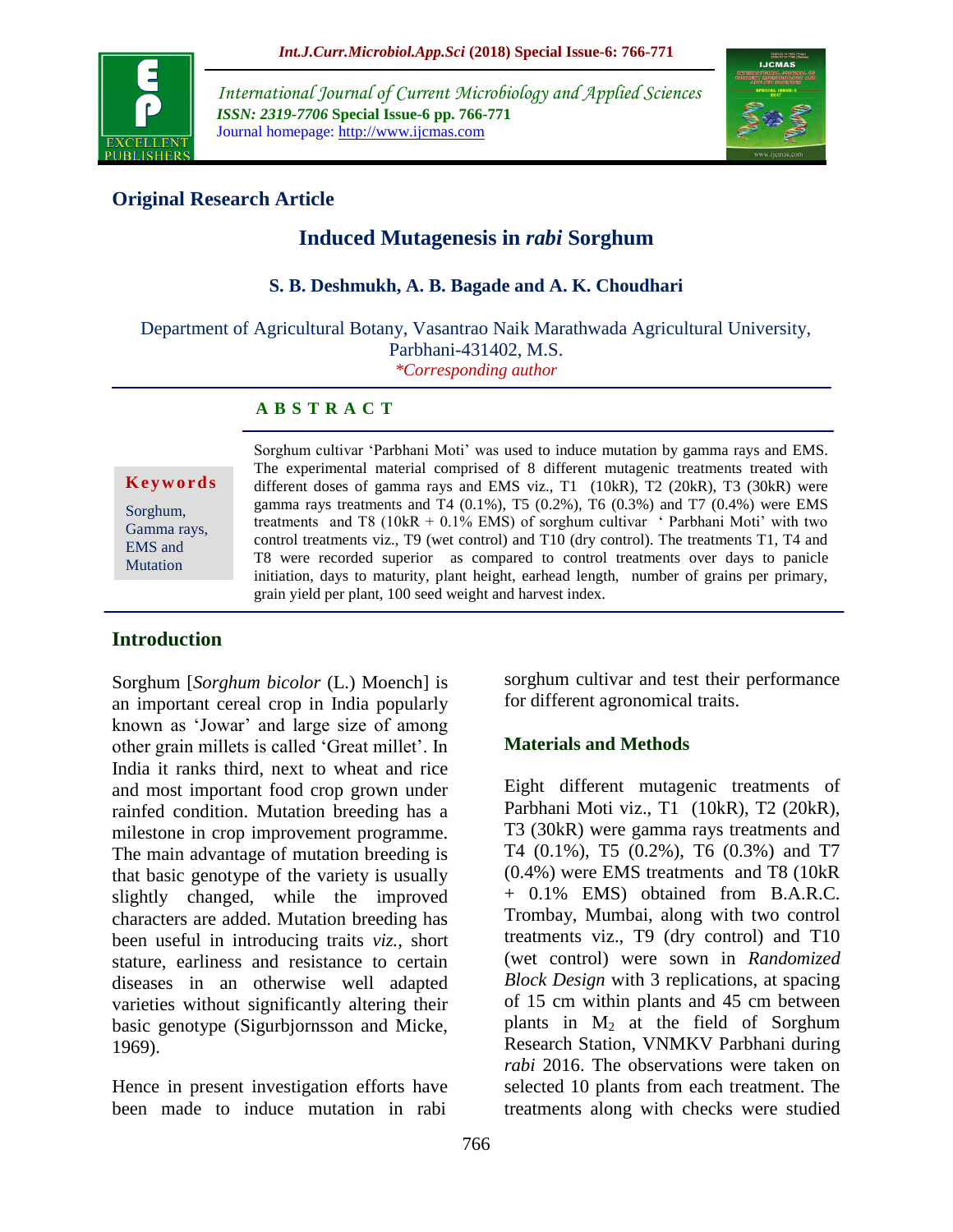for different thirteen yield and its attributing traits *viz.,* initial plant count, days to panicle initiation, days to 50 % flowering, days to maturity, plant height (cm), earhead length (cm), number of primaries per panicle, number of seeds per primary, fodder yield per plant (g), total biomass content (g), 100 seed weight (g), harvest index and grain yield per plant (g).

#### **Results and Discussion**

Mean performance of mutagenic treatments along with their checks for different thirteen yield and its attributing traits is presented in Table 2.

Among gamma rays treated treatments, the treatment T1 showed highest plant count of 299.33 and among EMS treated treatments the treatment T4 recorded highest initial plant count 295.33. Among all the mutagenic treatments the treatment T1 exhibited highest plant count. The mean values for initial plant count was decreases with increase in dose level of gamma rays and EMS. Same results were reported by Ambavane *et al*., (2015) in finger millet, Cheema and Atta (2003) in rice and Talebi and Talebi (2012) in rice. The gamma rays treatment T1 (65) was found earlier while the EMS treatment T4 (67) was found earlier in days to panicle initiation among the treatments treated with gamma rays and EMS but among all the treatments, the treatment T8 (59.66) was found the earliest for days to panicle initiation.

For days to 50% flowering treatment T8 (64) found earliest followed by T4 (77.67). The gradual increase in the dose level of gamma ray and EMS leads to delay in days to 50% flowering. Similar results were reported by Gnanamurthy *et al*., (2012) in corn, Pavadai and Dhanavel (2004) in soybean and Girija (2008) in cow pea. For days to maturity treatment T8 (120) was

found the earliest among all followed by T1 (126) and T4 (127). The lowest mean value for plant height was found in treatment T4 (183.3) followed by T6 (189.53) and T5 (205.53). EMS treated treatments had lowest mean value for plant height. Similar results were reported by Khawar *et al*., (2010) in maize and wheat, Irfaq and Nawab (2001) in wheat and Rizwana Banu *et al*., (2005) in cow pea. The highest mean value for earhead length was found in treatment T1  $(16.3)$  and T4  $(15.76)$  while lowest mean value for earhead length was found in T3 (15.03) and T6 (15.23) among Gamma rays and EMS respectively. A gradual decrease in earhead length was observed in response to increase in doses of mutagens. Similar results were found by Irfaq and Nawab (2003) in bread wheat. For number of primaries per panicle treatment T4 (56.9) was recorded highest mean value for number of primaries per panicle among all mutagenic treatments. The treatment T8 (39.7) gave the highest performance for number of seeds per primary followed by treatments T4  $(39.3)$  and T1  $(38.2)$  among all the treatments and over the both checks.

For grain yield per plant T1 (59.3) exhibited highest grain yield per plant among gamma rays treatments while T4 (59.3) was found highest among the EMS treatments. Among all the treatments, treatment of combination T8 recorded for grain yield per plant (66). There was increase in yield from plants of mutagen treated seeds. Same results were reported by Rahimi and Bahrani (2011) in wheat. For 100 seed weight treatment T4 (3.91) found for highest mean value across all the mutagenic treatments and over both checks. Mean values for trait 100 seed weight in all  $M_2$  progenies of 'Parbhani Moti' were higher than control. Similar results were reported by Anand and Kajidoni (2014) in sorghum.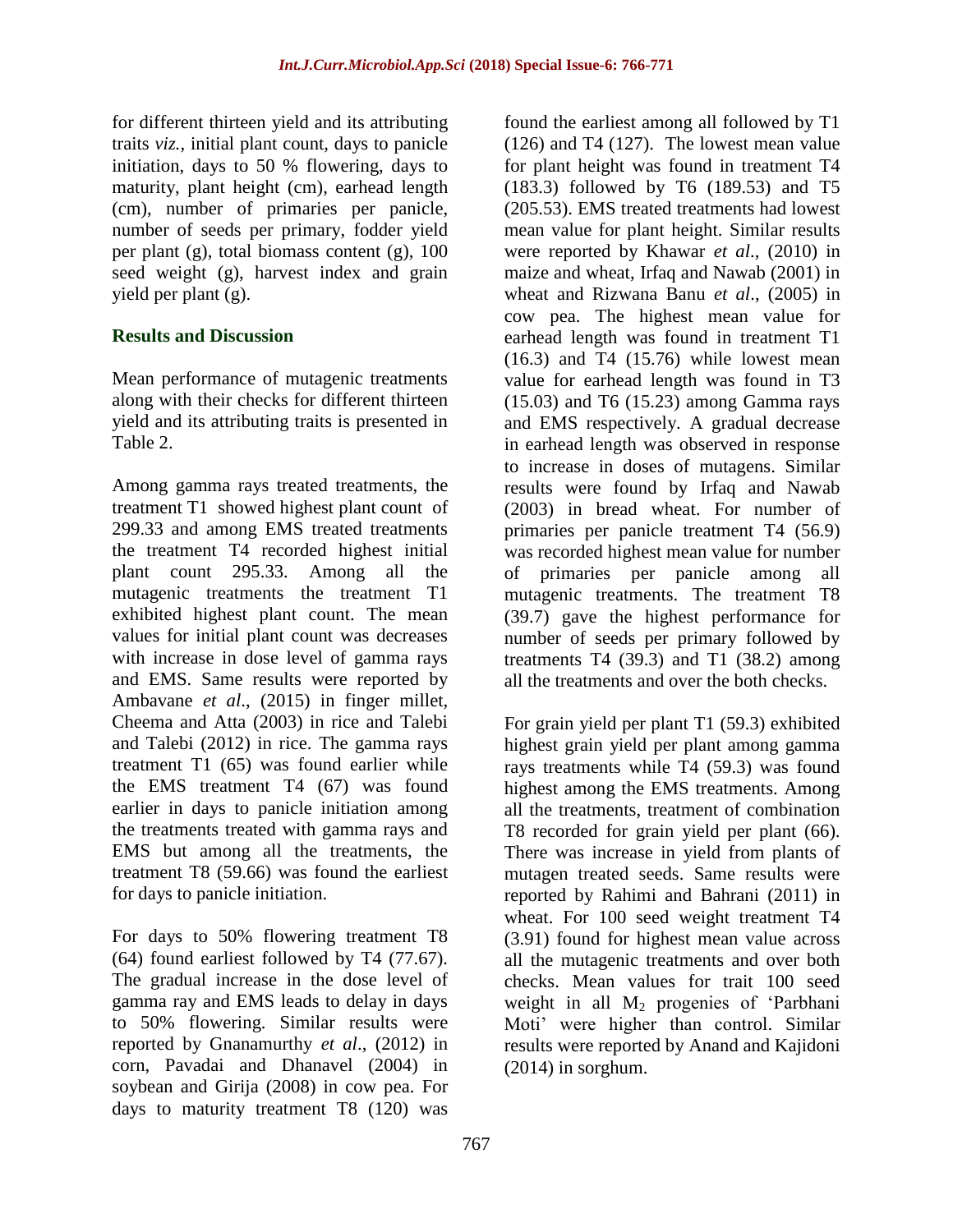| Sr.<br>No.              | <b>Treatments</b>      | <b>Initial</b><br>plant<br>count | <b>Days</b><br>to<br>panicle<br>initiation | <b>Days</b><br>to<br>50%<br>flowering | Days to<br>maturity | <b>Plant</b><br>height (cm) | <b>Earhead</b><br>length (cm) | <b>Number</b><br>of<br>primaries<br>per panicle |
|-------------------------|------------------------|----------------------------------|--------------------------------------------|---------------------------------------|---------------------|-----------------------------|-------------------------------|-------------------------------------------------|
| $\mathbf{1}$            | <b>T1 (10kR)</b>       | 299.333                          | 65                                         | 78.3333                               | 126                 | 217.1667                    | 16.3                          | 51.4                                            |
| $\overline{2}$          | T2(20kR)               | 296.6667                         | 67                                         | 79.6667                               | 127.6667            | 215.1667                    | 16.1333                       | 51.1667                                         |
| 3 <sup>1</sup>          | <b>T3 (30kR)</b>       | 285.3333                         | 68.6667                                    | 80.6667                               | 128.3333            | 205.7333                    | 15.0333                       | 47.8333                                         |
| $\overline{\mathbf{4}}$ | T4 (0.1% EMS)          | 295.3333                         | 67                                         | 77.6667                               | 127                 | 183.3                       | 15.7667                       | 56.9                                            |
| 5 <sup>5</sup>          | T5 (0.2% EMS)          | 288.3333                         | 68                                         | 78.3333                               | 128                 | 203.5333                    | 15.6                          | 53.1333                                         |
| 6                       | T6 (0.3% EMS)          | 284.6667                         | 68.3333                                    | 79.6667                               | 128.6667            | 189.5333                    | 15.2333                       | 48.88                                           |
| 7                       | T7 (0.4% EMS)          | 282                              | 68.6667                                    | 80.6667                               | 129                 | 211.7                       | 15.3                          | 50.3                                            |
| 8                       | $T8(10kR + 0.1\%$ EMS) | 297.6667                         | 59.6667                                    | 64                                    | 120                 | 215.2667                    | 14.4                          | 48.2333                                         |
| 9 <sup>°</sup>          | T9 (wet control)       | 254.6667                         | 70                                         | 80.3333                               | 128                 | 223                         | 14.7667                       | 54.2333                                         |
| <b>10</b>               | T10 (dry control)      | 254                              | 70.6667                                    | 79.3333                               | 129                 | 221.7667                    | 13.4333                       | 48.1333                                         |
|                         | G. Mean                | 283.80                           | 66.8                                       | 77.966                                | 127.1667            | 208.6167                    | 15.1967                       | 51.0133                                         |
|                         | $S.E. \pm$             | 1.594                            | 0.5294                                     | 1.0983                                | 0.5698              | 3.4702                      | 0.2639                        | 0.784                                           |
|                         | C.D. 5%                | 4.7348                           | 1.5729                                     | 3.2631                                | 1.693               | 10.3106                     | 0.7839                        | 2.3294                                          |

**Table.1** Uniformity coefficient under different operating pressures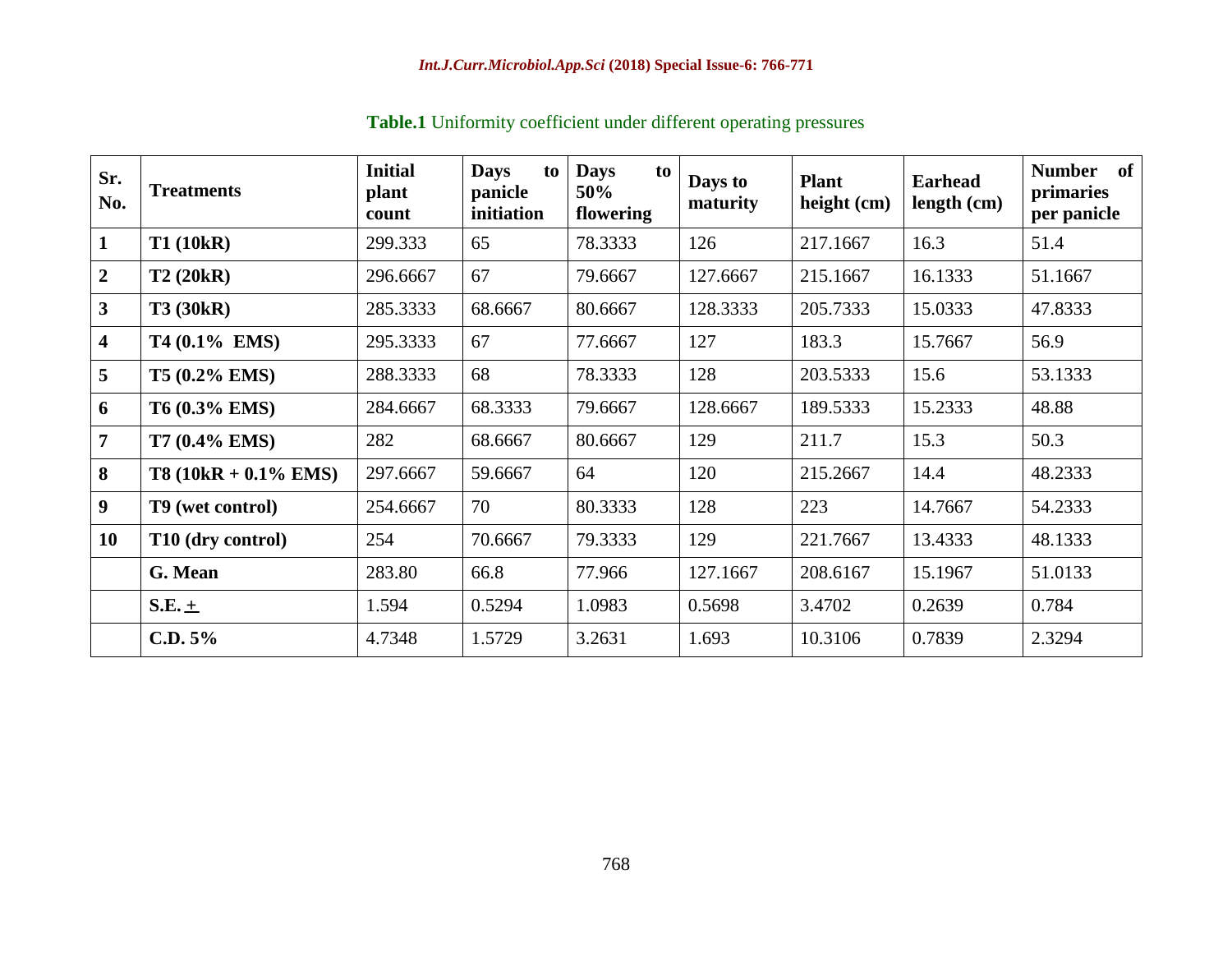| Sr.<br>No.              | <b>Treatments</b>       | <b>Number of</b><br>seeds per<br>primary | <b>Grain yield</b><br>per plant $(g)$ | 100 seed<br>weight $(g)$ | <b>Fodder yield</b><br>per plants $(g)$ | <b>Total</b><br>biomass<br>content $(g)$ | <b>Harvest</b><br>index $(\% )$ |
|-------------------------|-------------------------|------------------------------------------|---------------------------------------|--------------------------|-----------------------------------------|------------------------------------------|---------------------------------|
| $\mathbf{1}$            | <b>T1 (10kR)</b>        | 38.2                                     | 59.3                                  | 3.79                     | 208.5033                                | 183.2233                                 | 31.6967                         |
| $\overline{2}$          | <b>T2 (20kR)</b>        | 36.7                                     | 55.3                                  | 3.73                     | 228.5067                                | 196.15                                   | 19.7567                         |
| $\overline{\mathbf{3}}$ | <b>T3 (30kR)</b>        | 33.3                                     | 42.2333                               | 3.607                    | 209.2167                                | 306.94                                   | 15.93                           |
| $\overline{\mathbf{4}}$ | T4 (0.1% EMS)           | 39.3                                     | 59.3                                  | 3.9133                   | 191.8567                                | 259.2867                                 | 28.68                           |
| 5                       | T5 (0.2% EMS)           | 33.3                                     | 52.2                                  | 3.85                     | 217.9433                                | 206.8933                                 | 25.4                            |
| 6                       | T6 (0.3% EMS)           | 32                                       | 50.5667                               | 3.7533                   | 242.9233                                | 218.52                                   | 22.5833                         |
| $\overline{7}$          | <b>T7 (0.4% EMS)</b>    | 27.7                                     | 47.6                                  | 3.7367                   | 211.5                                   | 244.8967                                 | 21.4933                         |
| 8                       | $T8 (10kR + 0.1\%$ EMS) | 39.7                                     | 66                                    | 3.7733                   | 247.7333                                | 218.1                                    | 30.8167                         |
| $\boldsymbol{9}$        | T9 (wet control)        | 38                                       | 37.2667                               | 3.04                     | 223.07                                  | 222.4233                                 | 18.0133                         |
| 10                      | T10 (dry control)       | 36.3333                                  | 36.9667                               | 3.1467                   | 212.2067                                | 216.8133                                 | 20.5233                         |
|                         | G. Mean                 | 35.4533                                  | 50.6733                               | 3.634                    | 219.346                                 | 277.3246                                 | 23.4893                         |
|                         | $S.E. +$                | 1.3542                                   | 1.876                                 | 0.0712                   | 8.9064                                  | 2.014                                    | 1.1807                          |
|                         | C.D. 5%                 | 4.0234                                   | 5.574                                 | 0.2114                   | 26.4626                                 | 5.984                                    | 3.5081                          |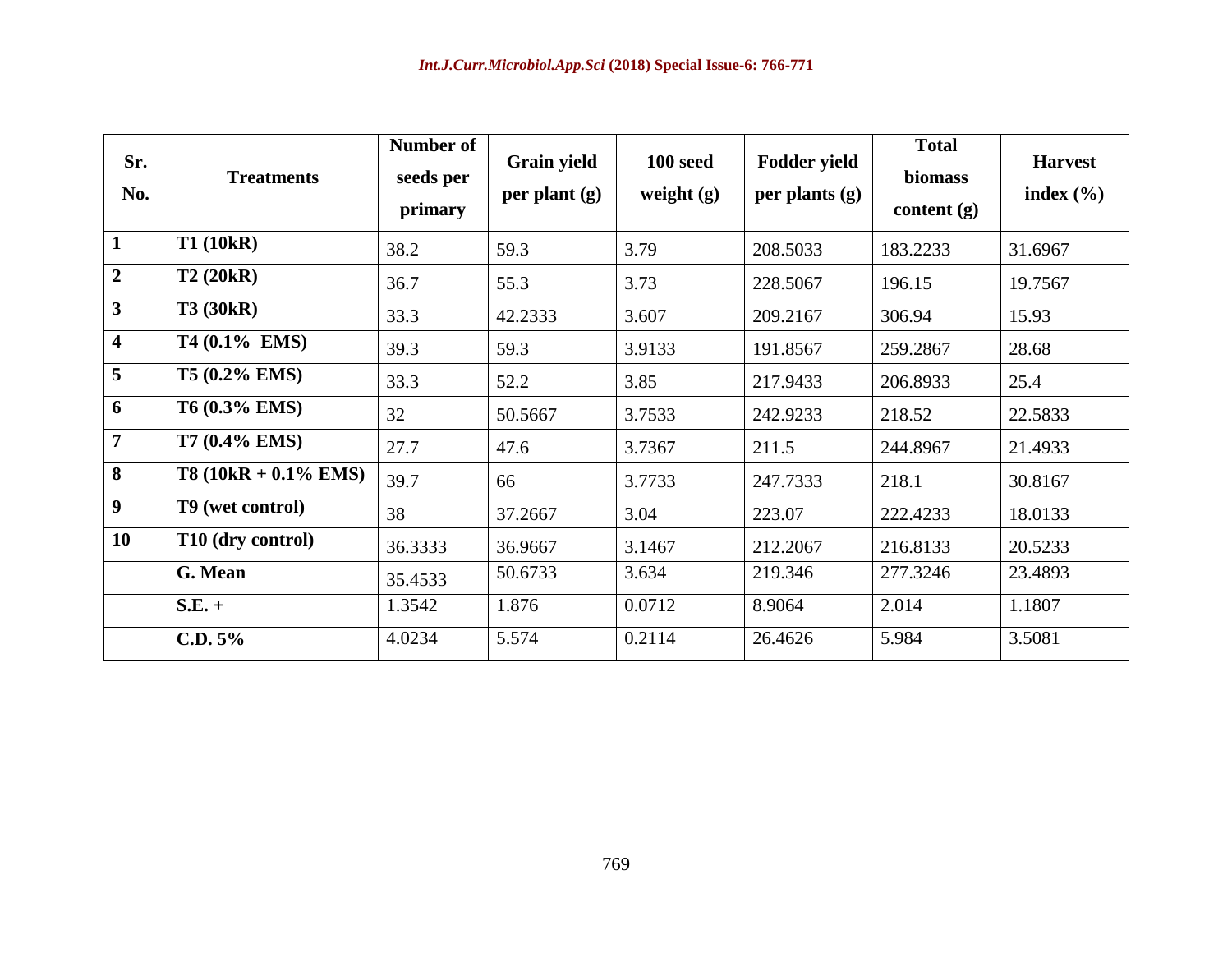For fodder yield per treatment T8 (247.73) showed highest performance among all the treatments and checks. The treatments  $T_3$  $(306.94)$ , T<sub>4</sub>  $(259.28)$ , T<sub>6</sub>  $(218.52)$ , T<sub>7</sub>  $(244.89)$  and T<sub>8</sub>  $(218.1)$  gave better performance for total biomass content over the control treatments  $T_9$  (222.42) and  $T_{10}$ (216.81). While the treatments  $T_1$  (31.69),  $T_2$  (19.75),  $T_4$  (28.68),  $T_5$  (25.4),  $T_6$  (22.58),  $T<sub>7</sub>$  (21.49) and  $T<sub>8</sub>$  (30.81) showed high value for harvest index over the both control treatments  $T_9$  (18.01) and  $T_{10}$  (20.52).

Mutagenic treatments T1, T4 and T8 were recorded superior across all the treatments and as compared to control treatments over days to panicle initiation, days to maturity, plant height, earhead length, number of grains per primary, grain yield per plant,100 seed weight and harvest index. Hence the mutagens from these treatments need to evaluate further for multilocation and Mutants with various desirable characters can be used for future breeding programmes.

## **References**

- Ambavane A.R., Sawardekar S.V., Sawantdesai S.A. and N.B. Gokhale N.B. 2015. Studies on mutagenic effectiveness and efficiency of gamma rays and its effect on quantitative traits in finger millet (*Eleusine coracana* L. Gaertn). *Journal of Radiation Research and Applied Sciences,* 8: 120-125.
- Anand Y. and S.T. Kajidoni, S.T. 2014. Genetic enhancement of grain size and other productivity related traits through induced variability in *kharif* Sorghum. *Karnataka Jr. Agric. Sci.*  27(2): 121-124.
- Cheema, A. and Atta, B.M.. 2003. Radiosensitivity studies in basmati rice. *Pak. J. Bot.* 35(2): 197-207.
- Girija, M. 2008. Studies on induced

mutagenesis in cow pea (*Vigna unguiculata* (L.) Walp) M. Phil. Thesis, Annamalai university, Annamalainagar, Tamil Nadu.

- Gnanamurthy S., Dhanavel D., Girija M., Pavadai P and Bharathi T. 2012. Effect of chemical mutagenesis on quantitative traits of maize (*Zea mays*  (L.). *International Journal of Research in Botany,* 2(4): 34-36.
- Irfaq, M. and Nawab, K. 2001. Effect of gamma irradiation on some morphological characteristics of three wheat (*Triticum aestivum* L.) Cultivars. *Journal of Bolological Sciences*, 1(10): 935-937.
- Irfaq Muhammad and Khalid Nawab. 2003. A study to determine the proper dose of gamma radiation for including beneficial genetic variability in bread wheat (*Triticum aestivum* L.). *Asian Journal of Plant Sciences,* 2(13): 999- 1003.
- Khawar, A., I.A. Bhatti, Q.M. Khan, H.N. Bhatti and Sheikh, M.A. 2010. A Germination Test: an easy approach to know the irradiation history of seeds. *Pak. J. Agric. Sci.*, 47(3): 279-285.
- Pavadai, P. and Dhanvel, D. 2004. Effect of EMS, DES and colchicines treatments in soybean. *Crop Res*., 28(1-3): 118- 120.
- Rahimi, M.M. and Bahrani, A. 2011. Influence of gamma irradiation on some physiological characteristics and grain protein in wheat (*Triticum aestivum* L.). *World Applied Sciences*, 15(5): 654-659.
- Rizwana Banu, M., A. Kalamani, S. Ashok and N. Makesh. 2005. Effect of mutagenic treatments on quantitative characters in  $M_1$  generation of cow pea (*Vigna unguiculata* (L.) Walp). *Ad Plant Sci.,* 18(II): 505-510.
- Sigurbjornsson, B. and Micke, A. 1969. Progress in mutation breeding induced